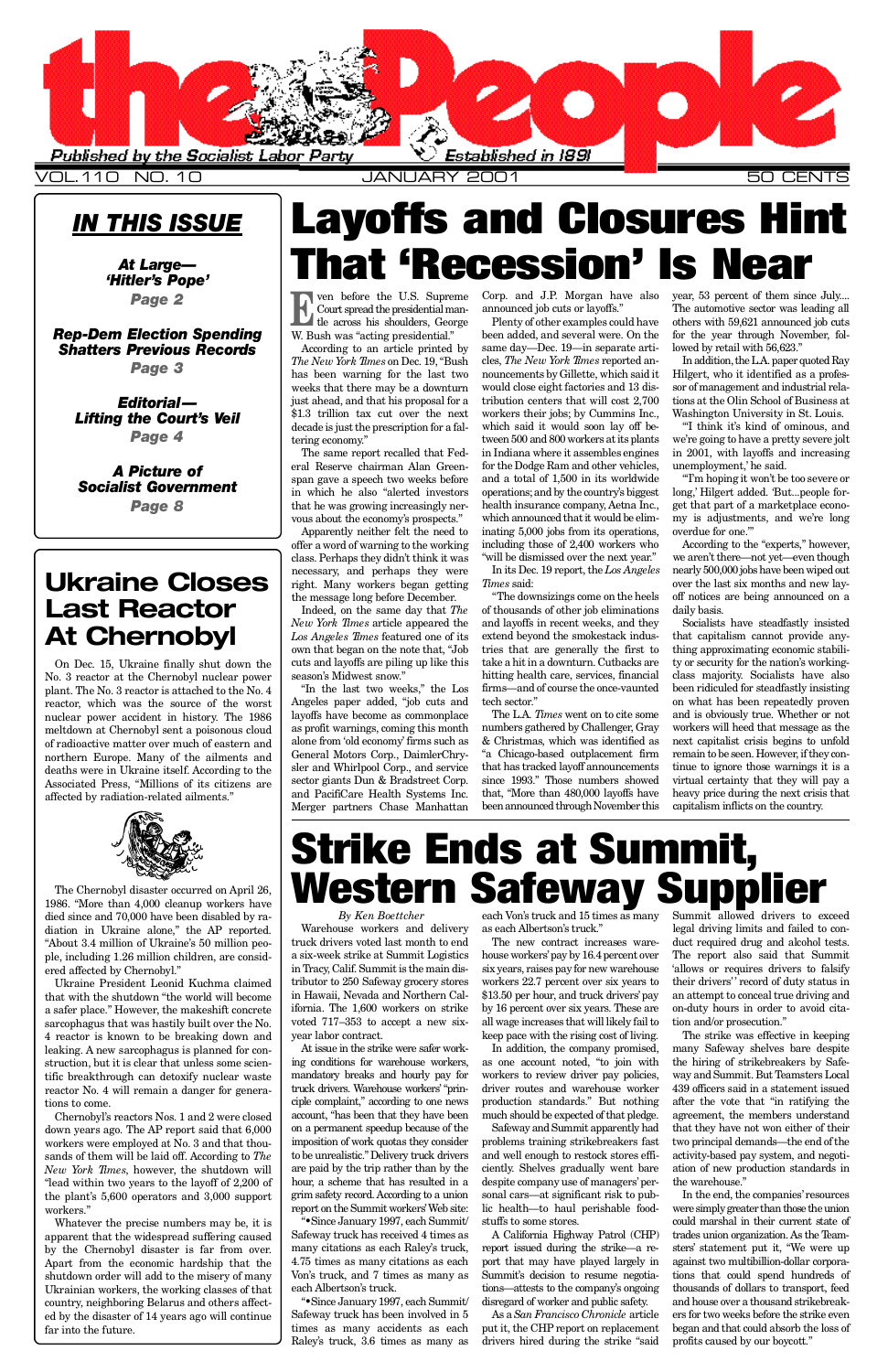#### *By Martin Espinoza ©Pacific News Service*

MEXICO CITY—It's a woeful scene you would expect to see on the streets of Buenos Aires, Guatemala City or Santiago, Chile—forlorn mothers, carrying enlarged photos of their "disappeared" sons and daughters, demanding that the government return their loved ones.

This, however, is Mexico, a country that has long prided itself on being a safe haven for the world's political exiles.

Yet for those who claim to be victims of Mexico's *guerra sucia*—the so-called "dirty war" that has been waged off and on against political dissidents here since the early 1970s—Mexico is anything but a political sanctuary.

While the demonstrations by family members of hundreds of disappeared critics of the Mexican government are nothing new, what is new is that the Mexican government, nearly by accident, has recently put itself in a position where it must at least pretend to listen. Mexico recently jailed two army generals with alleged ties to drug traffickers, an action that appeared to be a good-faith gesture in the country's ongoing, U.S. backed war on drugs. Not surprisingly, the timing of the arrests coincided with President Ernesto Zedillo's sixth and last state of the union address. Although arrested on drug charges, Arturo Acosta Chaparro and Humberto Quiros Hermosillo were notorious for their involvement in a military campaign in the impoverished state of Guerrero during the 1970s. According to human rights advocates, the two led a military operation against armed rebels that quickly turned into a Cold War-style internal purge that spread throughout the country.

To the family members of Mexico's disappeared, the arrest of Acosta and Quiros was a stroke of luck. For years, the Mexican government has ignored demands for an accounting of hundreds of disappeared *campesinos*, student activists and intellectuals.

Now, with human rights groups finding an opening, the call for the prosecution of Acosta and Quiros for their role in unsolved cases involving torture, disappearances and extra-judicial killings has turned into front-page news.

Radio stations have interviewed torture survivors. Newspapers and magazines are revisiting Mexico's Cold War past, and politicians have called for civil investigations of the charges against the military.

*itler's Pope* is a well-written, well-<br>documented account of relations<br>between Nazi Germany and the documented account of relations Catholic Church before and during World War II. Much of the responsibility for that relationship, and all that it implied, may be attributed to Eugenio Pacelli. In 1933, it was Pacelli, then the Vatican's secretary of state, who forged the infamous concordat between the church and the Nazi regime. Pacelli succeeded Pius XI as pope in 1939, just six months before Hitler ordered his Wehrmacht into Poland.

> Due to the outcry the military's attorney general, Rafael Macedo de la Concha, declared that his office was accepting citizen complaints against Acosta and Quiros for human rights violations. De la Concha's announcement, though seen by critics as merely lip service, has angered some military officers. One anonymous army officer told the Mexican daily newspaper *La Jornada* that in society generals are usually the ones who do all the dirty work, and that it is not fair that they be punished for simply following orders. Another military source told *La Jornada*: "What message are we giving young military college graduates whom we then send to the mountains to fight drug traffickers and armed rebels? Will they worry that in a few years they too may be prosecuted for fulfilling their duties?" But some of these duties, according to a 1998 Amnesty International (AI) report on disappearances in Mexico, "include systematic torture during interrogation...[including] beatings, electric shocks, prolonged suspension from the wrists, nearasphyxiation in foul water, mock executions and sleep and food deprivation."

> AI has documented more than 400 cases of disappearances in the last 20 years. Most of

these cases, the report says, "have remained unresolved, the victims have not been released or 'reappeared,' and those responsible have not been brought to justice."

AI works closely with Comite Eureka, a group made up of relatives of the disappeared and some abductees who have been released. Since Comite was founded in 1977, it has successfully campaigned for the release of 148 disappeared people.

Comite Eureka and AI are also credited with the decrease in disappearances in Mexico during the early 1990s. However, with the 1994 armed uprising in the southern state of Chiapas, and other rebel groups springing up in other impoverished states, reports of disappearances are once again on the rise.

The arrest of two high-ranking military

*By B.B.* HITLER'S POPE: THE SECRET HIS-TORY OF PIUS XII, by John Cornwell. Penguin Books, publisher, 1999; 464 pages. Please order from bookseller or publisher; do not order from us.

It is Pacelli's conduct as pope during the war—particularly his seemingly inexplicable silence over the Nazis' systematic extermination of 6 million Jews and millions of others deemed undesirable—that makes him "Hitler's pope."

The author of this book, John Cornwell, is a journalist, research fellow, author of several books on Vatican affairs and a practicing Catholic. He confesses in his Preface that he had approached his subject with the deliberate intent of exonerating Pius XII from numerous insinuations and accusations that had been building up for years regarding Pacelli's conduct as pope during the war. Instead, Mr. Cornwell seems to put all but the final nails into the coffin of accusations.

The Nazi-Vatican concordat of 1933

was designed to preserve papal authority over German Catholics in return for certain concessions to the Nazi government. Pius XI and his secretary of state hoped the concordat would ensure that the Nazis would not meddle in church affairs by conceding what the Nazis wanted most at the time. What they wanted was to consolidate their power over the German state by eliminating all potential for organized political opposition. The Catholic Centrist Party was a major factor in German politics before Hitler came to power in January 1933. Accordingly, the concordat that Pacelli wrote and signed for the Vatican also required obedience to the Nazi state and put an end to the Centrist Party.

Cornwell believes that the Catholic Church could have done much to blunt the reckless abandon with which the Nazis went about wiping out all political opposition in Germany and committing its genocidal crimes if Pacelli had resisted Hitler rather than reach an accommodation with him.

Pacelli's racist and anti-Semitic beliefs, as well as his own authoritarianism and his antipathy towards democracy, "Bolshevism" and socialism (widely shared within papal circles), explain his inclination to waltz with the German Nazis and kindred authoritarian regimes in other countries.

By the time Pacelli became pope he was not only in bed with the Nazis, but also with such other fascist leaders as Spain's Francisco Franco, Portugal's Antonio Salazar and, of course, Italy's Benito



Mussolini. During the entire period of persecutions of the '30s and the mass murders of the '40s, he uttered not a single word in opposition to the Nazis or on behalf of the Jews as their victims, even though he was badgered to speak out by many of his underlings within the Vatican hierarchy.

officers for alleged links to Mexico's drug *(Continued on page 6)*

But, Cornwell's book is as much about the growth of centralized authority within the church during the 19th into the 20th centuries, and about the church's conduct since the end of World War II, as it is about Pacelli. While the papacy postured as the guardians of sanctity, purity and Christian values, it was keenly attuned to the colonialist expansions in Africa, Asia and the Pacific of various capitalist powers and virtually their "camp followers."

In the words of the author: "Papal influence was amplified by modern communications as missionary endeavors expanded. Catholic populations multiplied in industrial regions, and Catholic emigration to the New World increased apace. Leo [XIII] recognized the need to keep abreast of a rapidly changing world and took measures to achieve outreach...from the Roman center to the farthest reaches of the earth." In other words, the souls of the "heathen" in the unindustrialized world, and of the workers in the industrialized sectors, were pacified for the exploitative benefit of capitalist imperialism and the enrichment of the Vatican's coffers.

"For Pacelli," writes the author, "democracy led either to the dubious values of the United States, which in many ways he deplored, despite its useful wealth, or to the specter of socialism, which he deemed a precursor of communism." His Holiness had prudent investments in blue chip stocks and had taken care to ship Vatican bullion to the United States during the war.

Organized religion, and therefore Catholicism, splits the inherent unity of the working class and supplants classconsciousness with the passive acceptance of exploitation. Exclusiveness, disparaging of all other creeds, obedience to ritual, perpetuation of myths, superstition, and notions of racial and ethnic superiority are all part of the control mechanism offered to the propertied class to divert and keep the working class divided. As such, the Catholic Church is a part of a vast apparatus for the perpetuation of class rule. Although *Hitler's Pope* is replete with riveting historical material, its author shrinks from this essential conclusion.

# <span id="page-1-0"></span>**'Hitler's Pope'**

## *Do You Belong?*

Do you know what the SLP stands for? Do you understand the class struggle and why the SLP calls for an end of capitalism and of its system of wage labor? Do you understand why the SLP does not advocate reforms of capitalism, and why it calls upon workers to organize Socialist Industrial Unions?

If you have been reading *The People* steadily for a year or more, if you have read the literature recommended for beginning Socialists, and if you agree with the SLP's call for the political and economic unity of the working class, you may qualify for membership in the SLP. And if you qualify to be a member you probably should be a member.

For information on what membership entails, and how to apply for it, write to: SLP, P.O. Box 218, Mountain View, CA 94042- 0218. Ask for the SLP Membership Packet.

#### the People **P.O. Box 218, Mountain View, CA 94042-0218**

❑ **\$2 for a 6-month subscription;** ❑ **\$5 for a 1-year sub** ❑ **\$11 for a 1-year sub by first-class mail**

| NAME                                                                        | $\_$ PHONE ________________ |
|-----------------------------------------------------------------------------|-----------------------------|
| ADDRESS                                                                     | $AP1$ $\longrightarrow$     |
|                                                                             | CITY STATE ZIP              |
| Make check/money order payable to The People. Allow 4–6 weeks for delivery. |                             |
|                                                                             |                             |

## *Get Subs!*

the People

**Read the Paper That's** In a Class by Itself. The Working Class.

# Read the People.

## at large

# **Mexico's 'Disappeared'**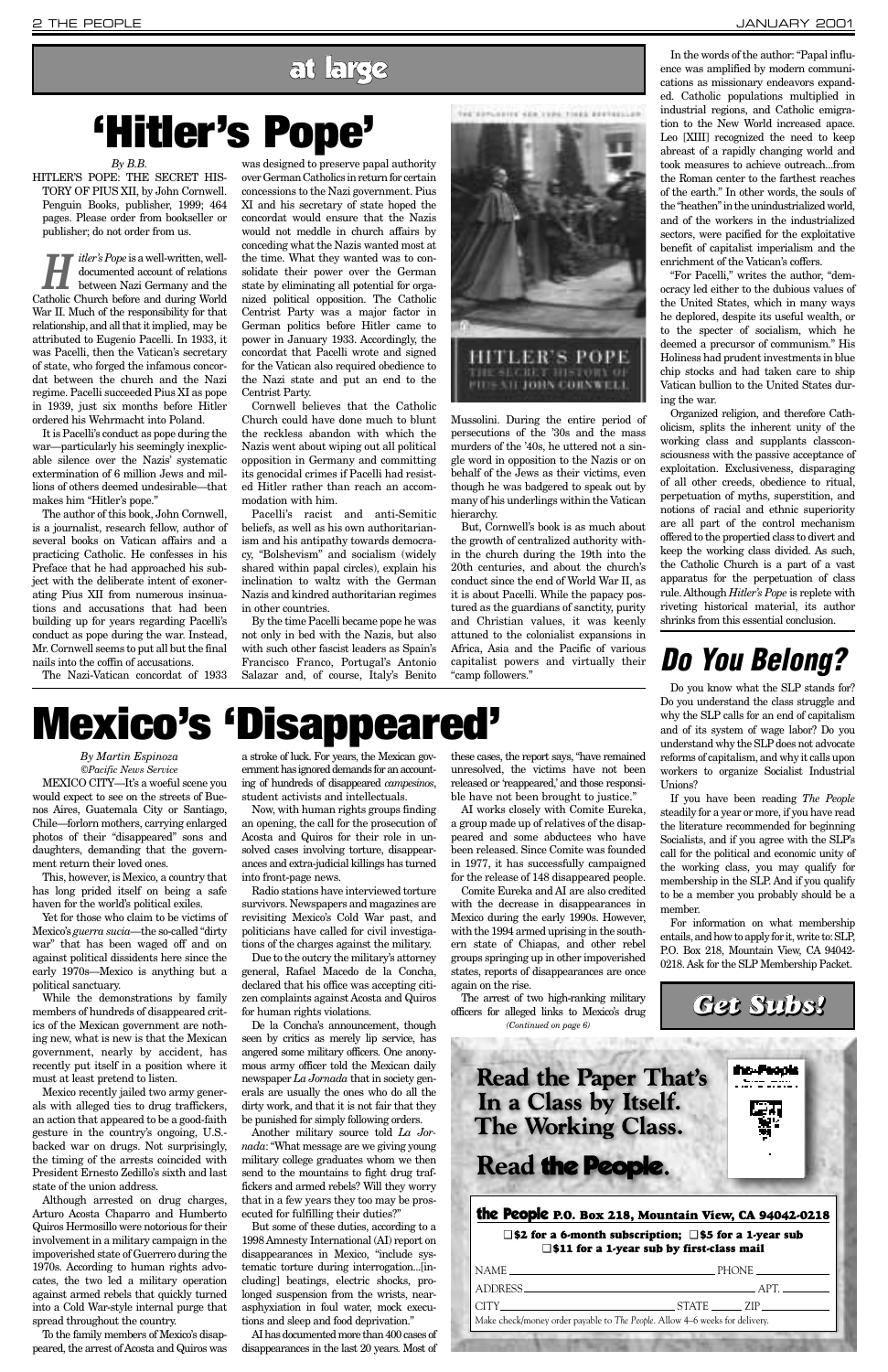*By Ken Boettcher* of 1996, Business Week ran an article that analyzed record campaign<br>spending in the federal election camust before the presidential election of 1996, *Business We e k*ran an article that analyzed record campaign paigns of that year. Its headline proclaimed "Campaign Finance '96: It Doesn't Get Much Sleazier Than This."

Much of that spending may have been in direct violation of existing campaign spending laws. At the very least, it stretched to the limit the abundant loopholes designed into such laws. As former Federal Election Commissioner Trevor Potter put it in 1996, "The system used to be teetering out of control....Now it's fallen off the cliff."

This year, the *Times* reported, the "record-shattering sums—and new ways to get them into campaigns in large, unregulated amounts—have *shredded* restrictions imposed" by campaign spending laws. (Emphasis added.)

Oh, but it does. If the 1996 election campaigns were sleazy, this year's campaigns were positively sordid. According to a recent *Los Angeles Times* article, candidates for federal office raised \$2 billion in 1996. This year, however, they raised the mark by \$500 million, to a new record of \$2.5 billion.

There is no secret about where the money comes from. The source of all these funds obviously is not the working class. Most workers wouldn't give a dollar to any politician even if they had a spare one to give.

A 1998 report on "Individual Congressional Campaign Contributors" by the Center for Responsive Politics (CRP), which bills itself as a "nonpartisan, nonprofit research group which tracks money in politics and its effect on elections and public policy," showed the annual family income of 20 percent of individual congressional campaign contributors to be over \$500,000, that of another 26 percent to be between \$250,000 and \$499,999, and that of another 35 percent to be between \$100,000 and \$249,999. Fourteen percent of contributors had family income between \$50,000 and \$99,000. Only 5 percent of contributors had incomes of \$49,999 or less. In comparison, federal figures showed that approximately two-thirds of U.S. families had incomes of less than \$50,000 per year in 1996, and less than a tenth had incomes of \$100,000 or more.

Moreover, those who win election arrive in Congress beholden to the primary sources of their vast campaign war chests—first to the capitalist class as a whole; but, within the framework of practical local politics, to individual capitalists or industries.

ness, business attends to Congress. As Jennifer Schecter, a spokesperson for the CRP put it in 1996, "If you give big contributions to the parties, your legislative proposals will, at the very least, be considered." Contributions, Schecter noted, are "the price of admission" to consideration before Congress.

About a third of what congressional candidates spend comes from the "public treasury," thanks to past campaign finance "reforms" and court decisions aimed at "preventing" corruption—a system that plays no small part in guaranteeing the continued domination of American politics by the two major parties. But most funding by far comes from political action committees (PACs) that represent major corporations, industry associations and other capitalist interests, as well as from the "wealthy"—primarily individual capitalists or their representatives.

> The political process under capitalism *is* sleazy. It *is* rife with corruption. But one thing that should be kept in mind by any workers who because of these facts are thinking of devoting some of their sparse "spare" time to work for campaign finance reform is this: even if the political process was not polluted with capitalist money, the two major parties would still

Unions and other associations contribute as well, but their contributions are dwarfed by those of the capitalist class. According to Larry Makison, executive director of the CRP, the ratio of "business" to "labor" contributions during the 2000 election campaign was "about 15 to 1 overall."

Why the money flows from capitalist interests is no secret either.

First, capitalists and PACs having the deepest pockets are virtually guaranteed a political victor. According to Jamin B. Raskin, associate dean at the Washington College of Law at American University, "The top money-getter wins nine times out of 10." That was four years ago, but nothing in the equation has changed to alter the results.

## *LOS ANGELES* **MTA Boosted by Strike Settlement**

#### **By Ken Boettcher**

In short, as Congress attends to busi-

Contributions frequently buy more than admission, however. As *The People* editorialized after the 1994 off-year elections:

"The one thing even the dullest capitalist will never do on purpose is make a bad investment, and that applies to Capitol Hill as much as it does to Wall Street ....You don't have to be a rocket scientist to figure out that he (or she) who pays the bills calls the shots. You don't even have to be a lab assistant to figure out that he (or she) who is paid is expected to deliver the goods." ("It's the Piper Calls the Tune," Dec. 10, 1994)

Examples of political influence-peddling abound. Books have been filled with histories of the practice. Constant calls for campaign finance reform—calls we heard from virtually all the candidates running for any federal office last year—ignore the plain fact that domination of the political process by the rich and powerful simply reflects the class nature of capitalist society.

MTA board member Zev Yaroslavsky saw it somewhat differently. "This is a very solid deal for the MTA," he said. " We're better positioned today than we were 33 days ago" when the strike began.

Yaroslavsky's estimate probably came nearer the truth. According to a Los Angeles Times report on the strike settlement, "The MTA achieved its objective of expanding the use of lower paid, parttime drivers."

stand for capitalism. They would still stand for a *sleazy* system under which the majority, the working class, is robbed of the lion's share of the fruits of their labor by the minority capitalist class.

Capitalist control of the political state is part and parcel of the rule of the capitalist class. If workers are ever to further their interests as a class against the rule of their capitalist exploiters, they must fashion an *organized political challenge* to the parties of capitalism.

Not that the existing political process will honor—or even allow for—a truly democratic expression of their majority will. Workers must engage in this struggle because any effective challenge to capitalist exploitation must deal with the political institutions—the legislative bodies, the courts, the police agencies—that defend and uphold exploitation.

The New York Times recently reported that the Seventh Regiment Armory Conservancy was the only organization to return a bid on the New York State project. Conservancy chairman Wade F.B. Thompson said his group plans to turn the historic building into "a world class cultural institution," and include a "high end" restaurant. Thompson estimated that the renovation will cost about \$100 million in private and public funds.

Fashioning a working-class response to U.S. capitalism's two-party farce means agitating as openly and widely as possible for a socialist reconstruction of society. It means advocating a new form of social organization—socialism—in which decisions affecting society will be made, not by political lackeys doing the bidding of monopoly capitalists, but by working people collectively acting in their democratically determined majority interests.

Aprimary objective of this political activity must be advocating and working for the establishment of mass economic organizations—Socialist Industrial Unions—that will unite all working people behind a program for abolishing capitalism and establishing socialism.

Until workers build such a movement and carry out the necessary socialist transformation of society, government will continue to be the political reflection of the sleazy capitalist class.

October saw the end of a 32-day drivers' strike against the Los Angeles Metropolitan Transit Authority. The strike resulted in something of a compromise between the MTA and the United Transportation Union. The UTU represented the 4,400 bus drivers and commuter train operators involved in the strike.

The MTAwanted to expand rail services to outlying suburbs by privatizing and "decentralizing" the transit system, replacing union jobs with nonunion ones. It also wanted more lower wage part-time drivers and operators to reduce the number of full-time jobs with benefits. To help finance its expansion plans, the MTA demanded the elimination of existing guarantees for eight-hour days and 40 hour weeks, reductions in health care benefits, an increase in unpaid downtime, and pay reductions during breakdowns and inspections. The Los Angeles County Federation of Labor supported the UTU during the strike, although the building trades unions anticipate benefits for themselves from extra jobs and duespayers that may come their way as a result of the MTA's planned expansion. Members of the supervisors and mechanics unions refused to cross the picket lines of the striking workers even after the heads of their unions urged them to do so at the behest of California Gov. Gray Davis. Davis reportedly expected this treachery in exchange for his signature on legislation that ostensibly guarantees MTA jobs for four years even if the MTA starts shuffling things around in its planned expansion. Moreover, the largely Hispanic Bus Riders Union supported the strike of largely African-American UTU members. The BRU is actually a "consumers'" group that

lobbies against higher fares and for expanded service for L.A. County's poorer workingclass neighborhoods. The two "unions" have been at loggerheads in the past, with the BRU apparently holding bus drivers' wages partly responsible for fare increases and

reduced services.

In the end, UTU members got a small increase in pensions and 8.3 percent wage increases over the life of the new contract. The wage increases don't recover what drivers lost during the strike, however. Politicians and union leaders were ambiguous about the outcome of the strike. "Both sides can claim victory," said L.A. Mayor Richard Riordan. Goldy Norton, a spokesperson for the UTU, said that while the union "didn't get everything

we wanted; they [the MTA] didn't get everything they wanted." Nonetheless, she added, "It's a fair settlement. It protects our members."

" The package includes a reduction in overtime worked by the most senior drivers, another MTA goal," the *Times* added. "It reduces or eliminates certain work rules that the MTA complained were union featherbedding."

The same report also noted that, "The strike actually made the MTA moneyit saved an estimated \$10 million to \$15 million in labor costs during the month that buses and trains were idled."

# <span id="page-2-0"></span>Rep-Dem Election Spending Shatters Previous Records



*The People* (ISSN-0199-350X), continuing the *Weekly People*, is published monthly by the Socialist Labor Party of America, 661 Kings Row, San Jose, CA 95112-2724.

Periodicals postage paid at San Jose, CA 95101-7024. Postmaster: Send all address changes to *The People*, P.O. Box 218, Mountain View, CA 94042-0218. Communications: Business and editorial matters should be addressed to *The People*, P.O. Box 218, Mountain View, CA 94042-0218. Phone: (408) 280-7266. Fax: (408) 280-6964.

Production Staff: Donna Bills, Ken Boettcher, Genevieve Gunderson. Robert Bills, acting editor

Access The Peopleonline at http://www.slp.org. Send e-mail to: thepeople@igc.org.

Rates: (domestic and foreign): Single copy, 50 cents. Subscriptions: \$5 for one year; \$8 for two years; \$10 for three years. By firstclass mail, add \$6 per year. Bundle orders: 5- 100 copies, \$8 per 100; 101-500 copies, \$7 per 100; 501-1,000 copies, \$6 per 100; 1,001 or more copies, \$5 per 100. Foreign subscriptions: Payment by international money order in U.S. dollars.

*By John-Paul Catusco* The Seventh Regiment Armory in Manhattan, which takes up the entire block between 66th and 67th streets with a Park Avenue entrance, is scheduled for a high-end renovation.

While noting the Seventh Regiment Armory's role in hosting famous art shows during the 20th century, the *Times* said nothing about why the Seventh and many similar armories were built during the second half of the 19th century. The Seventh Regiment Armory was constructed from 1877 to 1881. The country was not at war with a foreign enemy, but it was a period of rapid industrial expansion and unrestrained exploitation of the working class. There were few unions, and those that existed were mostly of a local character. Nonetheless, there were many strikes, notably the Great Railroad Strike of 1877, which was precipitated by sweeping wage cuts. Most of the country's great railroad lines were shut down during that strike. There were violent clashes between angry workers and state militia called in to disperse workers and crush the strike in Maryland, Pennsylvania and other states.

During this period, capitalists sometimes brought in private armies to break strikes, *(Continued on page 7)*

## *N E W Y O R K* **Armory Built to Fight U.S. W orkers To Get Makover**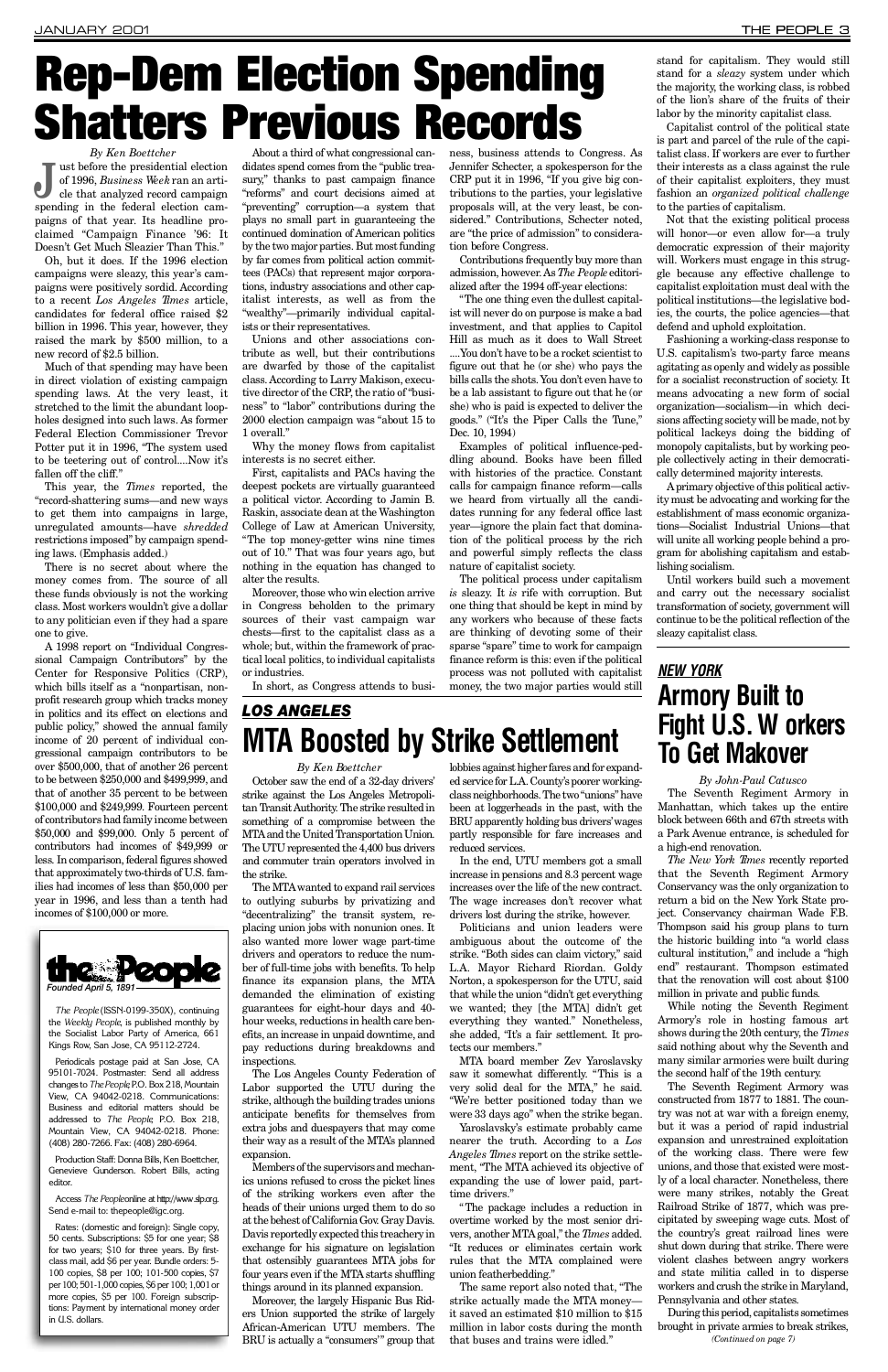The clumsy and inept manner in which the U.S. Supreme Court handled the Florida recount case last month earned it some sharp criticism from the media and other sources.

*The Wall Street Journal described* the ruling that handed George W. Bush the Oval Office as "a highly confusing decision born of intense division."

A columnist for *The New York Times* declared that, "For an institution that must conserve its moral capital, the immediate effect of the split decision threatens to harm the public's confidence, a confidence that Justice Stephen Breyer has called 'a public treasure.'"

The *San Jose Mercury New*s editorially pronounced it "a messy and ugly ending to a messy, ugly, and not at all satisfying election, in which every dispute was settled by the narrowest of margins."

A sense that it had botched its responsibility to reach a decision that at least kept up appearances even penetrated into the court itself. In his dissenting opinion, Justice John Paul Stevens proclaimed that, "Although we may never know with complete certainty the identity of the winner of this year's presidential election, the identity of the loser is perfectly clear. It is the nation's confidence in the judge as an impartial guardian of the rule of law."

"It is no surprise that a partisan would adopt a strategy of confusion and delay," Margaret A. Burnham wrote for the *Boston Globe*. "But the Supreme Court's sad embrace of that approach places the undiluted ideological nature of the hyperactivist Rehnquist court on naked display. "

the Constitution of the United States has been carefully nurtured by that class. As The People observed on an earlier occasion:

Gwendolyn Mink, professor of politics at the University of California at Santa Cruz, called the court's decision a throwback to a time "when the court contorted the Constitution to suit its economic and political sympathies."

In truth, however, the U.S. Supreme Court has a long and nefarious history of contorting the Constitution to suit economic and political interests—those of the capitalist class in general and its dominant economic elements in particular. The presumed to be widely accepted perception that the high court is an infallibly impartial body whose role as the final authority on issues of public concern is clearly "ordained and established" by

"The fact is that the Constitution did not and does not do any such thing. It was in 1803, years after that document had become the law of the land, that the U.S. Supreme Court, in its decision in *Marbury v. Madison*, first arrogated to itself 'the province and duty of the judicial department to say what the law is.' It thereby laid the foundation for transforming the court into what one writer astutely termed 'a continuing constitutional convention. '

The denial of the democratic process implied in the court's decision to halt the recount and the majority's decision that it was worth risking being unmasked as pretenders to judicial impartiality are both actions that speak eloquently about the dangerous road down which rulingclass interests are presently taking the country. — *K.B.* 

"As such, the court during the past ...has interpreted and reinterpreted the Constitution (and other laws) to meet the changing needs and interests of the capitalist class. Charles Evans Hughes, chief justice during the 1930s, expressed it quite correctly on one occasion when he said that the Constitution of the United

#### **The Voting Machine as a C** rematory

States 'is what the [Supreme Court] judges say it is.'

"He would have been even more correct if he had added the phrase, 'at any given time.'"

Before the ascendance of the capitalist class over the slave-holding class in the 19th century, the U.S. Supreme Court supported slavery and its legal structures alongside those of the rising capitalists, many of whom got their start as slaveholders. As wage slavery proved to be a cheaper and more efficient way to produce and get rich than owning human labor power in the form of slaves, the interests of the capitalist class superseded those of the slaveholders, and the Supreme Court's decisions followed suit.

The court upheld segregation when that was in the interests of the capitalist class, and integration when those interests changed. It has circumscribed ballot rights and the Bill of Rights as capitalist interests dictated. It has supported, then not supported, then again supported the death penalty as capitalist-class political interests changed over time.

Throughout this history of service to ruling-class interests, the Supreme Court has been well aware that public acceptance of its decisions is due in considerable measure to the illusion that it is a body composed of apolitical individuals of great intellect and objectivity endowed with a deep and abiding sense of justice. The court is also well aware of the importance of maintaining that reputation. That awareness was clearly reflected in a decision it rendered in the early 1990s in an abortion case. As *The People*observed at the time:

"In that opinion, the court noted that the weight of its authority derived from 'its legitimacy, a product of substance and perception that shows in the people's acceptance of the judiciary as fit to determine what the nation's law means and to declare what it demands.'

## *A De Leon Editorial* **Juggling the Vote**

"And it added: 'The court must take care to speak and act in ways that allow people to accept its decisions on the terms the court claims for them, as grounded truly in principle, not as compromises with social and political pressures having, as such, no bearing on the principled choices that the court is oblig-

ed to make.'"

In the case of the court's decision to halt the Florida recount, as in many other cases, the justices disagreed as to the best means of protecting and otherwise serving the capitalist system, and their own ideological leanings clearly played a role in guiding their judgment. But historically, the prevailing social and economic interests of the capitalist class, influenced as they are by changing social and economic conditions, ultimately determine the prevailing direction of the Supreme Court.

(*Daily People*, June 3, 1908) There is no little color of truth in the joke cracked at the expense of physicians that they are the most enthusiastic people in favor of cremation. Cremation insures their safety.

In the 18th century Beaumarchais satirized physicians by declaring their art to be the noblest of all—"its great achievements are illumined by the sun, while its blunders are concealed under the sod." And before Beaumarchais, Molière's shafts at the doctors were numerous and witty: "the dead were so discreet." But those days have gone by. The sod has ceased to conceal medical blunders; the dead have ceased to be discreet. They are exhumed, and then they frequently talk with a loudness, a directness, an eloquence that has resulted in heavy damages to doctors, occasionally even in imprisonment. Cremation in-sures the discreetness of babbling corpses, and, therewith the impunity of physicians.

What cremation is expected by physicians to do for them, that is expected by the capitalist politicians to be done for political crookedness by the voting machine. The election frauds that the Hearst recount is exhuming out of the ballot boxes, together with the utter lack of discreetness on the part of the exhumed ballots, has given a new impulse to the cry for the voting machine on the part of the long-headed capitalist politicians. And wise they are in their generation. The path being once found by which to cause ballots to speak after they are buried, what Rep-Dem politician could enjoy his life in peace with the specter of the possibly resurrected ballots dogging his heels?

Capitalism is a self-haunted criminal —it needs peace, yet it is the breeder of unavoidable war; it needs wealth, yet its law of supply and demand compels it to

blight production; it needs commerce, the tunneling of rivers and mountains, the cutting of canals, in short, the removal of impediments to traffic, yet the law of its very existence drives it to raise the artificial impediments of tariff walls; it needs science, yet enlightenment summons it to the bar of Reason and adjudges it guilty; etc., etc. So with regard to the voting machine.

The mission of capitalism is to lick society into shape for that cooperative labor without which production cannot be as plentiful as civilization requires. This implies the machine. The machine saves labor and multiplies the product. The transfer of the machine from the field of production to the hustings is natural. It is a progressive thought. The voting machine saves labor. More expeditiously and accurately than with the ballot, the work of voting, recording and announcing the result can be done by the voting machine. But no sooner is the idea hit upon than the evil genius which marks capitalism Ichabod comes to blight the invention. Under capitalist conditions of fraudulency, the voting machine would promote fraud and hold the defrauder scathless. The machine can be "fixed" in advance. It has been known to be "fixed" —registers a certain number of votes for a hostile candidate, and then stops registering any more, while continuing to seem to operate. What golden opportunities for fraud with impunity the voting machine offers may be judged from the shouts that, led by the organ of the banker Jacob Schiff, *The New York Times*, has gone up from the capitalist camp in favor of the machine the moment the Hearst recount began to expose the false counting of the mayoralty campaign of 1905.

So long as capitalism prevails the blessings of human genius become curses. Voting machines are to operate as crematory obliterators of election frauds.

<span id="page-3-0"></span>

**Lifting the Veil** 

*The "sanctity of the ballot" and the "integrity of the system" are myths. Juggling with votes is nothing new in U.S. elec toral history.*

## what is socialism?

Socialism is the collective ownership by all the people of the factories, mills, mines, railroads, land and all other instruments of production. Socialism means production to satisfy human needs, not, as under capitalism, for sale and profit. Socialism means direct control and management of the industries and social services by the workers through a democratic government based on their nationwide economic organization.

Under socialism, all authority will originate from the workers, integrally united in Socialist Industrial Unions. In each workplace, the rank and file will elect whatever committees or representatives are needed to facilitate production. Within each shop or office division of a plant, the rank and file will participate directly in formulating and implementing all plans necessary for efficient operations. Besides electing all necessary shop officers, the workers will also elect representatives to a local and national council of their industry or service—and to a central congress representing all the industries and services. This all-industrial congress will plan and coordinate production in all areas of the economy. All persons elected to any post in the socialist government, from the lowest to the highest level, will be directly accountable to the rank and file. They will be subject to removal at any time that a majority of those who elected them decide it is necessary.

Such a system would make possible the fullest democracy and freedom. It would be a society based on the most primary freedom—economic freedom.

For individuals, socialism means an end to economic insecurity and exploitation. It means workers cease to be commodities bought and sold on the labor market and forced to work as appendages to tools owned by someone else. It means a chance to develop all individual capacities and potentials within a free community of free individuals.

Socialism does not mean government or state ownership. It does not mean a state bureaucracy as in the former Soviet Union or China, with the working class oppressed by a new bureaucratic class. It does not mean a closed party-run system without democratic rights. It does not mean "nationalization," or "labor-management boards," or state capitalism of any kind. It means a complete end to all capitalist social relations.

To win the struggle for socialist freedom requires enormous efforts of organiza-tional and educational work. It requires building a political party of socialism to contest the power of the capitalist class on the political field and to educate the majority of workers about the need for socialism. It requires building Socialist Industrial Union organizations to unite all workers in a classconscious industrial force and to prepare them to take, hold and operate the tools of production.

You are needed in the ranks of Socialists fighting for a better world. Find out more about the program and work of the Socialist Labor Party and join us to help make the promise of socialism a reality.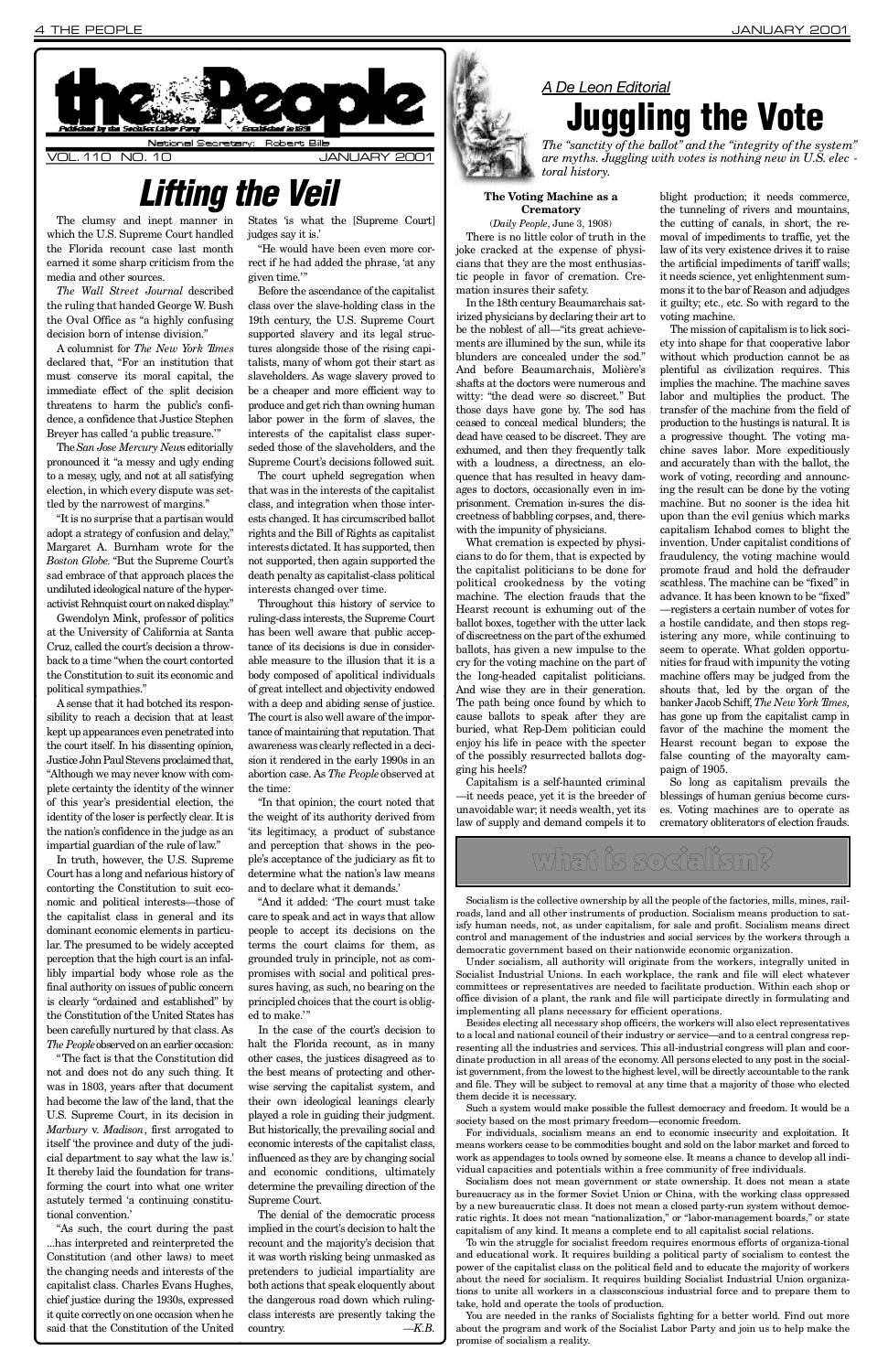#### *By B.G.*

The abuses in the nursing home<br>
industry and the gross mistreat-<br>
ment often meted out to patients in industry and the gross mistreatment often meted out to patients in nursing homes are just two aspects of the many inconsistencies and injustices in our capitalist society. On Nov. 6, New York State Attorney General Eliot L. Spitzer handed down a criminal indictment of five registered nurses at the Townhouse Extended Care Center in Uniondale, N.Y. The five were charged with tampering with documents to cover up the blunders that led to the death of a 97-yearold woman and gave injury to two other female patients. The 97-year-old woman was being fed through a tube attached to an enema bag.

As shocking as this malfeasance is, it is merely the latest of a long list of problems in the nursing home industry across the country. Jennifer Steinhauer, writing in *The New York Times* (Nov. 9), noted: "Perhaps because they serve a population that has limited political power and consists of the frailest and most infirm of residents, nursing homes have long been an area of health care rife with abuse."

New York State is not alone in these delinquencies. In a report issued in the summer of 2000, the Health Care Financing Administration stated that 54 percent of nursing homes in the country were giving less than the required minimal two hours a day care by nurses' aids for each patient.

There are 676 nursing homes in New York State. Between 1998 and 1999, there was an increase of 30 percent in citations issued by the State Department of Health against these homes for inadequate care of patients. Since 1999, the number of the most serious violations in these nursing homes nearly doubled.

In October of 1999, the State Department of Health cited the Workman's Circle Nursing Home in Co-op City in the

Bronx as one of two such homes in the entire state with the most flagrant treatment of its elderly residents. Fifty residents were being confined in the basement for 12 hours each day during renovation to the center.

In the prior year, both state and federal authorities charged New York City with giving substandard care at Neponsit Health Care Center, which was a part of the public hospitals corporation.

> It is also noteworthy that the federal government, which some reformers look to as a "protector" of the people, has brought added misery to countless helpless elders by squeezing its Medicare payments to nursing homes, evidently in an attempt to balance its elder care budget, and allowing lax oversight of the expenditures. The inequalities of our present society only emphasize the necessity of scrapping this inadequate, unjust and outmoded system for a more caring and humane social structure.  $\blacksquare$

In fact, New York State ranks high in the country as a whole when it comes to widespread violations of both health and safety requirements in its nursing homes, according to a recent congressional investigation. And of the nursing homes on Long Island, N.Y., about 17 percent were found to be giving inadequate or even harmful care.

warm hand of fraternal greetings to you and to all of our comrades in the SLPU. I look forward to cooperating with the SLPU and to what I am confident will be a permanent and mutually beneficial relationship.

"The Constitution of the SLP of America provides that the National Executive Committee (NEC) shall 'establish proper relations and communication with socialist parties of other countries.' Accordingly, the SLPU's petition for recognition as a sister organization of the SLP of America has been placed before the NEC for its consideration. I am confident that the NEC will cheerfully grant your petition.

Part of the problem stems from staff shortages in the homes, overburdened caregivers and financial shortcomings. Nurses' aids bear the brunt of the care responsibilities. These positions are often low paying as well as being highly stressful.

"My questions and requests are as follows:

In 1997, a federal law decreased sharply Medicare reimbursement for nursing homes. Some nursing home conglomerates that control many private nursing homes responded to this new financial problem by filing for bankruptcy.

The 1997 law gave broader discretion to nursing homes in how they spent government funds dispensed to them. These homes are now reimbursed by the government, not for each resident's care but for their estimated needs. This gives the nursing homes leeway to use government payments for administrative costs and executive salaries and for profits rather than for additional staff hired for increased care of residents.

New York State's Health Department has been lax in the past in making monthly inspections of nursing homes and has failed to use all federal monies meant for these inspections. The department announced recently that it will be hiring 100 new inspectors for the state's health care facilities, including nursing homes. Better late than never, of course.

These gross inequalities, mismanagement and failures are unfortunately typical of bourgeois capitalist governments as well as of the profit-oriented nursing home industry.

> The NEC will act on the SLPU's request to be recognized as a sister organization of the SLP of America after it receives and has had an opportunity to review translations of the new party's Constitution and Declaration of Principles.

# Capitalism's Throwaway Old

"Turning now to your petition:

"...We know very well the group 'Workers Democracy' from Moscow you wrote about. The point is we have very serious difference with them as well as with all Trotskyists. We believe that both Trotskyism and Stalinism are dangerous and wrong currencies for worker class. So, tactic of Trotskyists in CIS [Commonwealth of Independent States] countries is, from our opinion, completely socialdemocratic. We believe that worker class needs the theory for real defense of its own interests and needs real workers' International. It is the reason our contacts with SLP and our interest for works of Daniel De Leon...."

"To assist the NEC in reaching a decision I have several questions to ask and requests to make. If these questions can be answered affirmatively, and if the requests can be fulfilled, they will be of great assistance to the NEC and do much to expedite its consideration of the SLPU's petition. If they cannot be fulfilled now, or sometime soon, the NEC may feel the need to raise several questions of its own before rendering its decision.

"3. To apply to our comrades from U.S. SLP to consider us as part of world Marxist-De Leonist movement."

SLP National Secretary Robert Bills responded to Skubenko's e-mail letter on Nov. 12. Following some preliminary remarks, Bills wrote in part as follows:

"First. Has the SLPU adopted a Declaration of Principles and, if so, is it available in English translation? If the answer is yes, I would request that the text of that Declaration or Statement of Principles be e-mailed to me so it may be placed before the NEC.

"Now, then, please accept my hearty congratulations on the MGU's decision to establish a Marxist-De Leonist political party in the Ukraine. That is wonderful news. On behalf of the SLP of America, I take great pleasure in extending the

"Second. Has the SLPU adopted Bylaws or a Constitution and, if so, is it available in English translation? If the answer is yes, I would request that the text of the SLPU Constitution or its Bylaws be e-mailed to me so it (or they) may be placed before the NEC.

"Third. Has the SLPU elected officers and, if so, can you e-mail their names, titles and proper forms of address to me?

"If the information requested is not available, please inform me if it will be possible to provide some or all of it at a future date.

"Incidentally, the Constitution of the SLP of America and its Declaration of Principles will be e-mailed to you sometime within the next 72 hours. If you need any information about the SLP of Americ a, or if there is any assistance you believe this office can provide the SLPU, please let me know what it is. I will do everything possible to fulfill promptly any reasonable request for such information or assistance.

"Again, on behalf of the SLP of America, I am honored and pleased to extend the firm handgrip of comradeship to the SLPU, to you and to all of our Ukrainian comrades."

Another member of the SLPU replied to report that Skubenko was out of town,

but that the new party had elected an executive committee and was considering drafts of a Constitution and Declaration of Principles. When Skubenko returned to Kiev and replied on Dec. 10, he reported that the SLPU had recently "distributed our materials, including translations and information about Marxism-De Leonism and about the SLPU and SLP US" in Kherson and Zaporizhzhya in southeastern Ukraine, and that the SLPU had won several "new contacts amongst...young socialists" in those areas. He also reported that the SLPU had adopted a Constitution and Declaration of Principles, that translations were in preparation and that they would be e-mailed to the SLP of America when completed.

**L**ast summer, a group of workers centered in Kiev, Ukraine, initiated a correspondence by e-mail with SLP member Carl Miller of Houston, Tex. In one of its earliest letters the group identified itself as the Marxist Group of Ukraine (MGU). The corresponding secretary, Sergiy Skubenko, wrote that the MGU was organized in 1994, and that during its six-year history it had been in contact with many other groups in Ukraine and Russia. Following an intensive period of debate, evaluation and practical work, however, the MGU rejected Stalinism, Trotskyism and reformist Social Democracy. Skubenko also wrote that the MGU had read the SLP's Web site "with great interest."

In a separate letter to Miller last August, Skubenko wrote that "all of our comrades are very enthusiastic of beginning our international contacts. We hear a lot about Daniel De Leon's works but unfortunately before we hadn't possibility to read and research it...."



At about the same time, in replying to another correspondent who is not a member of the SLP, Skubenko wrote:

In October, Skubenko wrote Miller a

letter in which he reported that the MGU had distributed leaflets at a demonstration in Kiev. "It was the first time when Ukrainian workers received information about Marxism-De Leonism and about heritage of De Leon," he said. He also thanked Miller for sending SLP "materials, which...were used for preparation of our leaflet [and] were indispensable for it." Skubenko then added:

"Also I'm happy to tell you about very important changes in our group. We had a meeting and after discussion we unanimously made the decision to indicate our adherence to Marxism-De Leonism and commonality of our ideas with De Leon and your organization ideas as well. In connection with our wish to identify ourselves as a party we changed the name of our organization to Socialist Labor Party of Ukraine (SLPU)!"

On Nov. 4, Skubenko officially reported this decision in the following letter to the SLP's National Headquarters:

" We are happy to tell you officially that our organization, Marxist Group of Ukraine...[at] our meeting 15 October 2000, made [the] following decisions:

"1. To adopt Marxism-De Leonism as ideology of our organization.

"2. With the aim of indicating of our Marxism-De Leonism views and our political development, to change the name of our organization on Socialist Labor Party of Ukraine (SLPU).

# Ukrainian Marxist Group Forms De Leonist SLP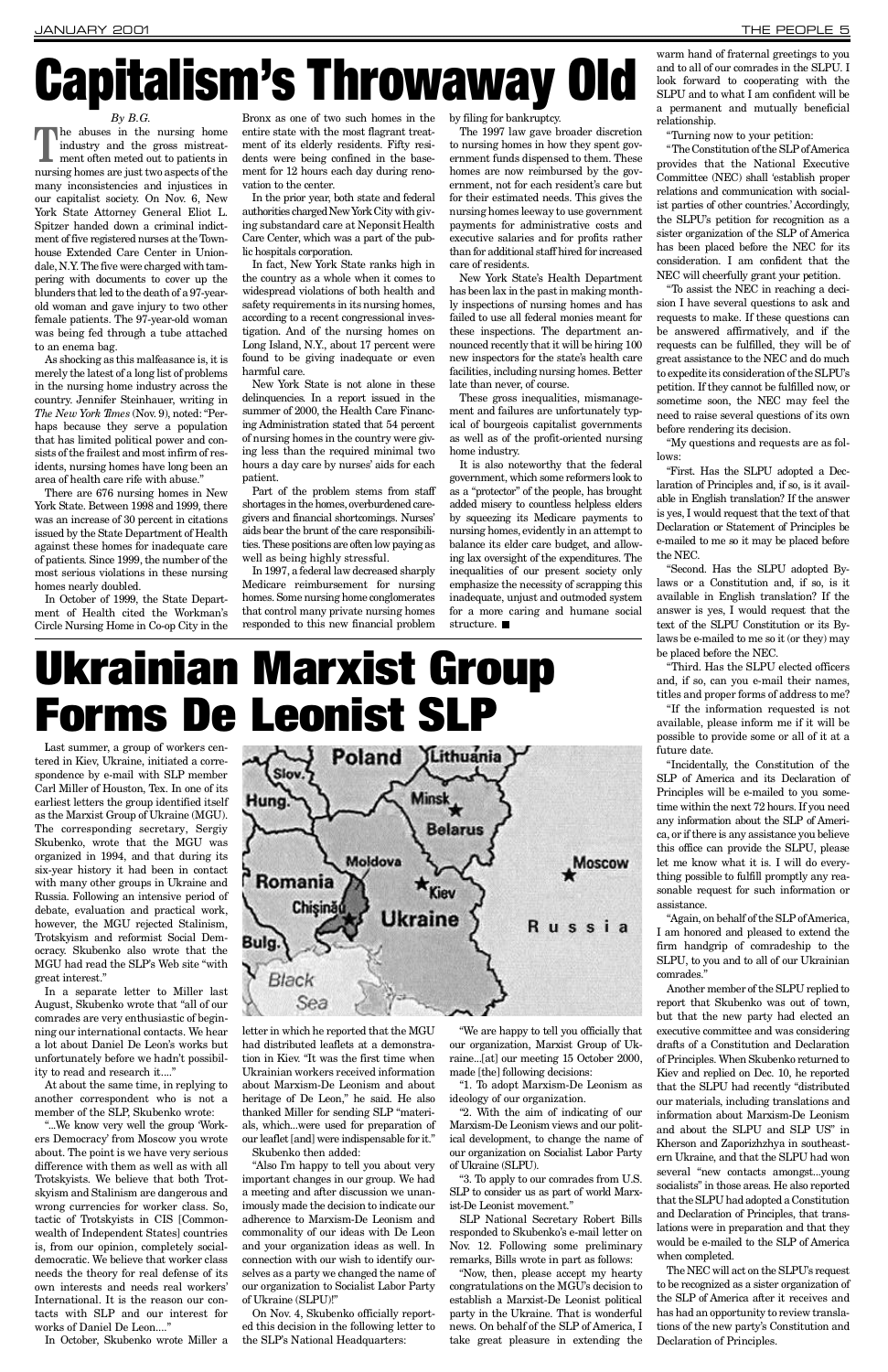*The following is a preliminary list of con tributors to* The People's*annual Thanksgiving Fund drive. It attests to the dedication and con cern of all those who came forward to assist* The People*and the SLPin overcoming a seri ous financial problem. We are extremely grati fied by the generosity of all those who respond ed to our appeal in time to report in this issue. Additional contributions that could not be included here have been received and will be reported in our next issue.*

( Total as of Dec. 13: \$23,890.18)

Anonymous \$5,000; \$1,000 each Anonymous, Marie & Ray Simmons; Joan Davis \$800; Glenn Schelin \$600; \$500 each Nicholas Poluhoff, Irene Schelin, Lois Reynolds, Louis Lipcon, E.A. Irving, Bernard & Rachel Bortnick; Jim & Mary Buha \$400; Robert P. Burns \$480; Michael Preston \$350; \$300 each Chris Dobreff, John L. Walbridge, Anonymous, Angeline Kleist.

Section San Francisco Bay Area "In memory of Nathan Karp" (\$830): Genevieve Gunderson \$500; \$100 each Louis Lipcon, Dale Birum & Joseph Gingras; \$25 each Jennie Seekford, Robert & Donna Bills; \$20 each Frank & Mary Prince, Ken Boettcher, William Kelley; Anne Karp \$15; Diane Secor \$5.

\$250 each Robert Burns "In memory of Peter & Katherine Kapitz," Marty Radov; \$200 each Walter Vojnov, Harvey K. Fuller, Section San Francisco Bay Area "In memory of Joseph Gingras," James McHugh, Jack Radov, Anonymous; Fred Birum, David Birum & Penny Lee Maas "In memory of Joseph Gingras" \$150; Section Cook County, Ill., \$449.46; Joseph B. McCabe \$175; Carl C. Miller Jr. \$145; Section Philadelphia, Pa., \$ 113; Karl Heck "In memory of Nathan Karp" \$104; Anonymous \$101.

\$100 each Nathan Goldberg, Louis Fisher, F. Cruikshank, Harry Banks "In memory of Nathan Karp," Harry & Faye Banks "In honor of Nathan Karp," Section Cleveland "In memory of Peter Kapitz," Ben Kraft, Frederick Vogelgesang, Richard A. Aiken "In memory of John W. Aiken," Dale Birum, Richard A. Weimer, Louis Fisher, Norman K. Smith, Jim Tennyson, Gerald Lucas, Dr. L. Miles Raisig, Jack Radov, Manuel Vurnakes, Donald Rogers; John-Paul Catusco \$85; \$80 each Section Cleveland, Margaret & Frank Roemhild; Elliot Podwill \$65. \$50 each Anonymous, Section Cleveland "In memory of Margaret Rachek," Robert Hofem, John & Mary Brlas "In memory of Peter Kapitz," Henry Korman, Fred Didomenico, Ada & Al Bikar, Nick York "In memory of Nathan Karp," Anthony Econom, Robert Ormsby, Richard & Mildred Woodward, Diane M. Giachino, Harriet Dolphin, William E. Tucker, Daniel Goodsaid, Edward T. Jasiewicz, Dimitre Eloff, Tony Marsella, Bill Romberg, Rudolph P. Sulenta, Ronald Somerlott, Harley G. Selkregg, Jennie Seekford, Ken Boettcher "In memory of Nathan Karp." Joseph J. Frank \$45; Anonymous \$42; \$40 each Manuel Luevano, Lawrence Hackett, Edith Mautner, Jim Lehner, Joseph T. Longo, John Hagerty, Patrick E. McSweeney; Jim Plant \$36.66; \$35 each R. Brunson, William H. Nace; Robert Jensen \$33; Anonymous per N. Goldberg \$30.13; \$30 each Roger Caron, Roger Stevens, Robert Rink, Milton A. Poulos, Carl Danelius; George E. Gray \$26.

The SLP's Web site (www.slp. org) continues to attract attention from workers all over the world. A striking indication of this was the notification recently received of a new Marxist-De Leonist Socialist Labor Party being organized in Ukraine. (See full report in another column.)

> \$25 each Monroe Prussack, Gina Cozzini "In memory of Nathan Karp," Sophia Carevich, Lois Kubit "In memory of Peter Kapitz," Genevieve Gunderson "In memory of Joseph Gingras," Genevieve Gunderson "In memory of Peter Kapitz," Robb Angelo, James J. Schiller, David R. Weaver, Chuck Fair, Barbara Graymont, Joseph Massimino, Louise Radley, Paul Bakulski, Blake Bearden, Walter J. Leibfritz, James A. Barr, Richard Deshaies, Steve Kellerman, William B. Scanlan, Paul L. Wolf, Paul Zuppan, Al Goldberg, Wendel Wettland, Tom Throop, Frank L. Minzenberger, Matt Casick, D.B. Stickler, Don Binkowski, Lloyd A. Wright, James Holt, Harry C. Segerest, Leon A . Nasteff, Anonymous, Genevieve Gunderson "In memory of John Carlson," Michael J. Rooney, Michael R. Mahoney, F.P. Cruikshank, Donna Meyer, Marlene Mancini Frost "In memory of Katherine Kapitz," Gina Cozzini "In memory of Georgia Cozzini," Donald L.H. Sccott, Harold Madsen.

> The January additions (barring unpredictable technical or other difficulties) will include Daniel De Leon's Two Pages From Roman *History*, Gustav Bang's Crises in

> Marshall G. Soura \$24; L. Hann \$22; J.T. Plant \$21.33; \$20 each John S. Gale, Joseph & Fred Bellon, Frank & Betsy Kennedy, Steve Kovach, Karen E. Palm-Bader, Brian Blanchard, Robert Varone, Michael Walsh, Orville Rutschman, Sarah Haggard, Frank W. Bell, R.V. Pasalich, Richard Wilson, Bill Conklin, Mrs. Annie Malivuk "In memory of Peter Kapitz," Jill Campbell, Earl L. Shimp, Edward C. Kowalski, Henry Schnautz, Charles L. Gerhard, Mona Fraser.

**Discussion Meetings—**The SLP group in Houston holds discussion meetings the last Saturday of the month at the Houston Public Library, Franklin Branch, 6440 W. Bellfort, southwest Houston. The time of the meetings varies. Those interested please call 713-721-9296, e-mail reds1964@netzero.net or visit the group's Web site at http:// home .beseen.com/politics/houstonslp.



Stanley W. Tuttle \$16.70; D. Mohle \$15.53; \$15 each H.R. Mock, John H. Buchtinec, Juliette Jackson; Arlene Haber \$14; David P. Mohle \$10.72.

#### Socialist Labor Party • P.O. Box 218 • Mountain View, CA 94042-0218 Please send a free copy of *Steps You Can Take* to: YOUR NAME  $-$

| AD.                       |
|---------------------------|
| 71 D                      |
| $\overline{\text{STATE}}$ |
|                           |

\$10 each Curtis J. Raisig "In memory of Nathan Karp," W.H. McLeod, L. Lela, Richard H. Cassin, Jill Campbell "In memory of Joseph Gingras," Kenneth E. McCartney, Frank Rudolph, Larry R. Lewis, Harry E. Gibson, Joseph Bellon, Richard Catusco, Keith Ocamb, • What Caused the Depression? • The Depression's **Inflationary Legacy** *<u>Capitalism's Next Crash:</u>* **The Socialist Legacy**

John M. Lambase, Conrad Gutermuth, Laurance Phillips, Edmund Light, Janelle Barabush, Bill Ransbottom, Frank Ufert, Dave Bartle, Mark R. McGrath, Joseph Viditch, Carl O. Truman, Hiram Mock, Lawrence W. Golden, Maurice Greb, Robert Burns, Robert A. Nash, David E. Casey, A. Arico, Rev. Pat Harkins, J.P. Oppenheim, Richard F. Mack, James McCaffrey, Dagfinn Sjoen, Charles Bateman, Mark Koral, Joseph Wood, Dora Ruggiero.

Ibarra Piedra of Comite Eureka told reporters in Chihuahua, "Now they want to punish [Acosta and Quiros] for drug trafficking, when long ago they should have been tried and punished for those disappearances for which they are responsible."

Craig L. Kysar \$8.83; David Melamed "In memory of Nathan Karp" \$8; \$7 each Phillip White, K.M. Davis; Greg Stark \$6; \$5 each Henry Coretz, Edmund J. Light, Diane Poole, Wayne Young, Frank & Annie Kosla "In memory of Peter Kapitz," John Taube, Don Patrick, Kenneth Frisbie, Michael Arcus, John Sillito, Marotte, Gerard Gunderson; \$4 each H.A. Rodich, Gary Wayne McIntire; Chester Hensley \$3.50; \$3 each Ralph Rieder, Anonymous; M. Grussing \$1.32.

new form of class-divided society.

#### New Additions

Eight new additions were made to the "Marxist-De Leonist Literature Online" section of the site in December, and several more are scheduled for this month.

The December additions include Dr. Harriet E. Lathrop's translation of Karl Marx's *Wage-Labor and Capital*, complete with Frederick Engels' 1891 Introduction, and eight of Daniel De Leon's editorials on reform and "social democracy."

The newly added De Leon editorials include "Trimming the Poodle," "Milksops, or Men," "Immediate Demands," "Three S.P. Figures," "Socialism' in Milwaukee," "Demands—'Immediate' and 'Constant," "Stealings of Thunderings" and "Debs on the Program of Socialism."

All of these editorials were checked against the *Daily People* issues in which they were published, and apart from obvious errors are reproduced exactly as they appeared when originally printed.

#### Coming Soon

*European History* and some additional selections from the vast reservoir of De Leon's editorial writings. The finishing touches are also being put on a collection of basic questions and answers about socialism.

#### Gopher Gone

Regrettably our Internet Service Provider (ISP) recently discontinued our gopher site.

Accordingly, the "Recent Articles" and "Older Articles" links for *The People* formerly found on our Web site can no longer be accessed. However, HTML versions of all articles formerly posted will soon be available. In the meantime, Portable Document Format (PDF) versions of all issues from December 1999 through December 2000 continue to be available at the party's site.

## activities

Activities notices must be re- TEXAS **ceived by the Monday preceding the third Wednesday of the month. Houston** 

#### **OREGON Portland**

**Discussion Meetings—Section** 

Portland holds discussion meetings every second Saturday of the month. Meetings are usually held at the Central Library, but the exact time varies. For more information please call Sid at 503- 226-2881 or visit our Web site at http://slp.pdx.home. mindspring.com. The general public is invited.



# **Thank You**

## Steps You Can Take...

You can help provide for the long-term financial security of *The People* by including a properly worded provision in your Will or by making some other financial arrangement through your bank. Write to the Socialist Labor Party, publisher of *The People*, for a free copy of the booklet, *Steps You Can Take*. Use this coupon.

48 pp. – \$2.25 (Postpaid)

NEW YORK LABOR NEWS P.O. Box 218 Mtn. View, CA 94042-0218

## on the web

trade was hardly a surprise. In 1997, drug czar Gen. Jesus Gutierrez Rebollo was arrested for alleged ties with Amado Carrillo-Fuentes, Mexico's most powerful drug trafficker in recent history. Since then several high-ranking military officials also have been found to have links to the drug trade.

But the Mexican government is apparently willing to confess only its military officialdom's drugrelated crimes, but not others.



*(Continued from page 2)*

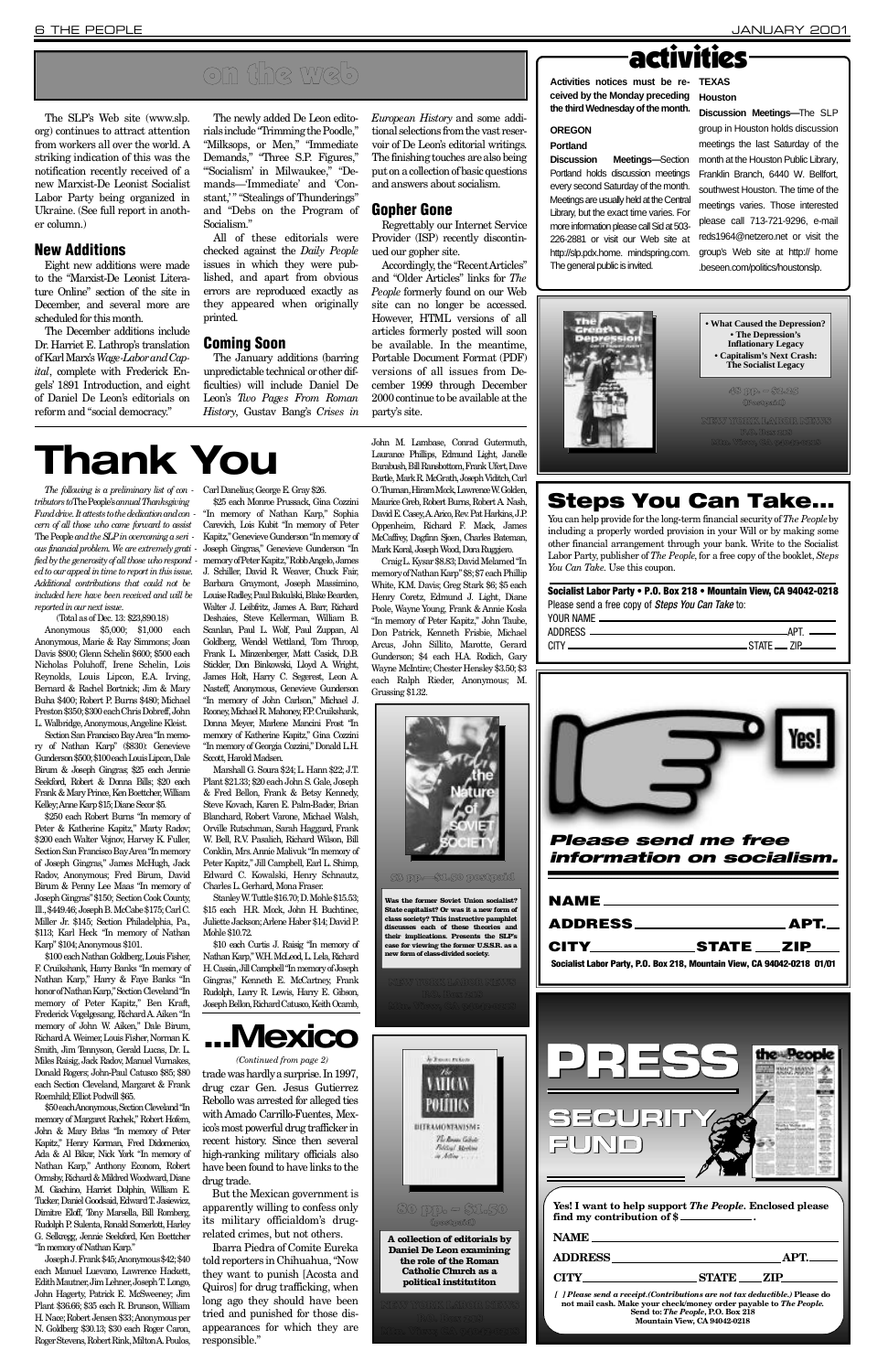**Post-War World** (*Weekly People*, Jan. 6, 1951) The "United Labor Policy Committee"—a group of the country's leading labor fakers (excluding [CIO leader] John L. Lewis and his lieutenants)—called at the White House the other day and pledged their respective unions "unreservedly to the service of our nation; and to the support of the president [ Truman] in the present [Korean War] crisis." Boiled down, the committee's long weasel-worded statement amounted to a pledge to use the unions—as they were used in

#### *News*: "In the last World War [World War I], employees who went on strike against vital war plants faced a 'work or fight' ultimatum from President Wilson. To enforce industrial peace for this war, the War Labor Board has worked out a substitute for work or fight. The substitute amounts to 'work or be expelled from your union.'*The unions are to be used as disciplinary agencies*. "

• **It soon became evident, howev**er, that using the unions as disci-

World War II—to "stabilize" wages and keep the workers in line. As a reminder of how the unions performed the function of riding herd on the workers in World War II we quote the following from the June 12, 1942, issue of *The United States*

#### plinary agencies was deeply **resented by the duespayers especially by the duespayers who were being "disciplined." Frequently there was talk of turning the responsible labor leaders out of office, and even of pulling out of the union en masse. Obviously such action would have weakened the union's ability to fulfill its function of holding the workers in line, so the War Labor Board devised a plan for strengthening the hand of the labor leader. This plan developed into the wellknown "maintenance of membership" program under which rebellious workers were held "captive" by the union and a gen-**

eral exodus prevented. As **Charles E. Wyzanski Jr., a member of the board, put it, in consideration of their cooperating in "stabilizing" wages the union leadership was entitled to "some guarantee of membership."**

an *American* socialist party that conducted its agitation mainly in the English language and that aimed at winning the hearts and minds of American workers of all races and national origins. At the same time, the un-Marxist and nativistic tendencies of the *Alte Genossen* (old German comrades) were repudiated. The principles and implications of the class struggle as explained by Karl Marx and Frederick Engels, the cofounders of scientific socialism, were firmly embodied in the SLP Constitution as the unfailing guide in all tactical and policy decisions.

• One of the War Labor Board's first maintenance-of-membership edicts was in the case of the Walker-Turner employees at Plainfield, N.J. In November 1941, 95 percent of the company's 250 employees were members of the CIO electrical workers' union. But after a long period of stalling on wage demands, during which the union leaders refrained from calling a strike and otherwise cooperated in "stabilizing" wages, the union lost half its members. Finally, on April 3, 1942, the WLB issued a maintenance-ofmembership order retroactive for six months, back to the time when the dispute started! Thus the board forced all those workers who had dropped out as a protest against the treachery of their union officials to become members again.

Was Frederick Engels' criti**cism of the original Socialistic Labor Party valid?**

255075100 years ago

• **The board explained frankly that the union had "already begun to disintegrate" because its officers had enforced the no-**

We repeat that this was written in 1886. Four years later the steps were taken to make the SLP a movement with roots in the political and economic life of America.



**strike pledge. "To require the union [officials] now to recanvass the membership in the light of these circumstances would merely accelerate the forces of disintegration already in operation. The result might well be no more than an expression of resentment against the wage provisions of the contract which the negotiating agents of the union have been obliged to accept...." Here it might be asked: What more weighty reason could there be to repudiate a union than its failure, through** treachery, to get its members the **market price for their labor?**

The Seventh Regiment Armory is still home to one of capitalism's other continuing legacies. For the past 15 years there has been a women's homeless shelter on the third and fifth floors. The shelter is most likely to be phased out of the renovation as bidders did not have to include it in their submitted proposals to the state. Presumably, it will be relocated to another neighborhood.

•

The experience of World War II is worth recalling, because everything points to a repetition of the same treacherous policy in the mobilization period ahead. [AFL president] Bill Green has already volunteered to impose a "no strike" edict on the AFL as soon as the president asks for it.

#### **Was the Socialist Labor Party founded in 1877 or in 1890?**

The December issue is very helpful in understanding the struggles of Marx and De Leon to remain true to basic issues of theory and practice—that only in their combination is there hope of finally getting beyond opportunism, etc. Today, many of the "left" and neoliberal groups again are taking people down a dead end. But basic Marxism shines through the fog to open our minds to the possibility of a new beginning and of emerging from our long history of ruthless exploitation of everything alive and dead. Thank you for the paper. Frank Roemhild Bayfield, Wis.

The Socialist Labor Party of America was founded on its present Marxist basis in 1890. For 13 years before 1890, or since 1877, there had been a Socialistic Labor Party, an organization dominated by German-speaking Socialists who had fled from Germany when socialist activity was outlawed there by Bismarck's antisocialist decrees. Most of the Socialistic Labor Party's agitation was conducted in the German language and was aimed at German immigrants. Then, in 1890, drastic changes were made in the party's principles and policies. The "ic" was dropped from the name and the entire organization revamped as

> were sighted off the Kent coast, but luckily did not come inland. Australia has seen 83,000 square miles of its land submerged in flood waters. The story repeats itself in almost every other country throughout the world, and all are related to the same cause capitalism. Heaven knows what lies ahead for humanity as nature turns the tables on its capitalist abusers. T. McGregor Glasgow, Scotland

#### USA **NATIONAL**

**HEADQUARTERS** NATIONAL OFFICE, SLP, P.O. Box 218, Mtn. View, CA 94042-0218; (408) 280- 7266; fax (408) 280-6964; e-mail: socialists@slp.org; Web site: www.slp.org

#### ALBANY, N.Y. SLP, P.O. Box 105, Sloans-

#### CHICAGO SLP, P.O. Box 642, Skokie,

N. Royalton, OH 44133. Call (440) 237-7933. E-mail: j.oneil@worldnet.att.net

Yes. Engels pointed out that the

**CORPUS CHRISTI, TEX.** Call (512) 991-0287.

### Call (305) 892-2424. E-mail: redflag@bellsouth.net

Socialistic Labor Party was German in language and thought, and without the means for communicating with American workers. In a special preface to the American edition of *The Condition of the Working Class in England in 1844*, Engels said: "This party [the SLP] is called upon to play a very important part in the movement [in America]. But in order to do so they will have to doff every remnant of their foreign garb. They will have to become out and out American. They cannot expect the Americans to come to them; they, the minority and the immigrants, must go to the Americans, who are the vast majority and the natives. And to do that, they must above all things learn English."

PALMDALE, CALIF. E-mail: med@ptw.com **PHILADELPHIA** 

land, OR 97208. Call (503) 226-2881. Web site: http://slp.pdx.home.mindspring.com E-mail: slp.pdx@mindspring.com

### IN 46601; (219) 234-2946

**BAY AREA** SLP, P.O. Box 70034, Sunnyvale, CA 94086- 0034. (408) 280-7458. Email: slpsfba@netscape.

3721. Call (414) 672-2185. Call (727) 321-0999.

## letters to the People

WILKES COUNTY, N.C. E-mail: DarrellHKnight@

as Andrew Carnegie did when he hired the Pinkertons during the Homestead Steel strike in 1892. Other times state militia was used, as at Albany and Buffalo, N.Y., in the 1890s, or federal troops were called in, as at Coeur d'Alene, Idaho, and during the great Pullman Strike in 1894.

> SLP, 1550 Laperriere Ave., Ottawa, Ont., K1Z 7T2. Call Doug Irving at (613) 728- 5877 (hdqtrs.); (613) 226- 6682 (home); or (613) 725- 1949 (fax).

#### **VANCOUVER**

SLP, Suite 141, 6200 Mc-Kay Ave., Box 824, Burnaby, BC, V5H 4M9.

Many fortress-like armories, some of which still stand in our eastern cities, were built during this period. The Seventh Regiment Armory in Manhattan is one of them.

Whatever uses the Seventh Regiment Armory building in

Manhattan is put to in the future, it stands as a monument to the ruthless brutality a ruling class is capable of when it feels its interests threatened.

It is a monument to the fact that the political state, far from being a neutral representative of the people as a whole, is an instrument of class oppression. The usefulness of the armory in maintaining capitalist domination may have gone the way of horsemounted cavalry and wooden ships, but the political state remains to protect ruling-class interests whenever it is called upon to do so.

So the next time you happen to find yourself on Park Avenue somewhere in the upper 60s staring in awe at the million-dollar brownstones, luxury apartments and the high-priced salons and you come upon a building with rifle slits pointing out in all directions, just stop for a moment and remember just how far a ruling class will go to hold on to the wealth it did not produce.

# **. . .Armory**

#### *(Continued from page 3)*

#### Kautskyism

#### Nature Striking Back

Capitalism, in its relentless pursuit of greater profits, is destroying bit by bit humanity's natural habitat and taking us with it to the brink of disaster. Large areas of England have been flooded due to climatic changes and heavy rainfall. Atornado tore through the little town of Sussex, causing extensive damage to property. Others

#### "Charity"

I loved the article on "Self-Seeking Charity" [December issue] because I used to give a lot of money to charities, even though I am disabled. I'm tired of reactionaries telling me to keep Christ in Christmas. We don't need "charity," which asks for more than what it ever gives back. It seems the charities can never get enough. Gary McIntyre St. Paris, Ohio

**Letters meant for publication should be brief and on subjects likely to be of interest to our readers. Anonymous letters are not printed, but names are withheld upon request.**

ville, NY 12160-0105.

IL 60076-0642. CLEVELAND

Robert Burns, 9626 York Rd.. NEW LONDON, CONN. SLP, 3 Jodry St., Quaker

#### DALLAS

#### DENVER

Call (303) 426-5108.

#### DULUTH

For information, call Rudy Gustafson at (218) 728-3110.

#### EASTERN MASS.

Call (781) 444-3576.

#### **HOUSTON**

Call (713) 721-9296. Web site: http://home.beseen. com/politics/houstonslp E-mail: reds1964@netzero. net

#### HUNTER COLLEGE, NYC

HunterSLP@aol.com

#### LARAMIE, WYO.

E-mail: portage@uwyo.edu

LONG ISLAND, N.Y.

**MIAMI** 

Call Bernie at (972) 458-2253. Call (760) 721-8124.

(860) 347-4003.

E-mail: milwaukeeslp @

webtv.net

447-9897.

Hill, CT 06375. Call (203)

#### **S.W. VIRGINIA**

NEW YORK CITY Call (516) 829-5325. Email: nycslp@aol.com OCEANSIDE, CALIF.

LongIslandSLP@aol.com SLP, P.O. Box 2973, Sacramento, CA 95812.

MIDDLETOWN, CONN. SLP, 506 Hunting Hill Ave., Middletown, CT 06457. Call net

#### **MILWAUKEE** SLP, 1563 W. Rogers St., Milwaukee, WI 53204-

Call (412) 751-2613.

#### PONTIAC, MICH. Call (810) 731-6756.

#### PORTLAND, ORE. SLP, P.O. Box 4951, Port-

SACRAMENTO, CALIF.

## SAN FRANCISCO

#### SEABROOK, N.H. Call (603) 770-4695.

ST. PETERSBURG, FLA.

### SOUTH BEND, IND.

gan St., #505, South Bend.

Jerry Maher, 211 S. Michi-

Thad Harris, P.O. Box 1068, St. Paul, VA 24283-0997. Call (540) 328-5531. Fax (540 ) 328-4059.

# aol.com

#### **AUSTRALIA**

SLP, P.O. Box 28732, Philadelphia, PA 19151. Call (215) 234-4724. Email: slpphilly@aol.com Brian Blanchard, 58 Forest

#### **PITTSBURGH**

Rd., Trevallyn, Launceston, Tasmania 7250, Australia. Call or fax 0363-341952.

#### **CANADA NATIONAL HEADQUARTERS**

# **Question Pe r i o d**

Traces the socialist approach to a problem capitalism has never been able to solve.

### 61 pp. \$1.50 Postpaid

**NEW YORK LABOR NEWS** P.O. Box 218 Mtn. View, CA 94042-0218

## directory